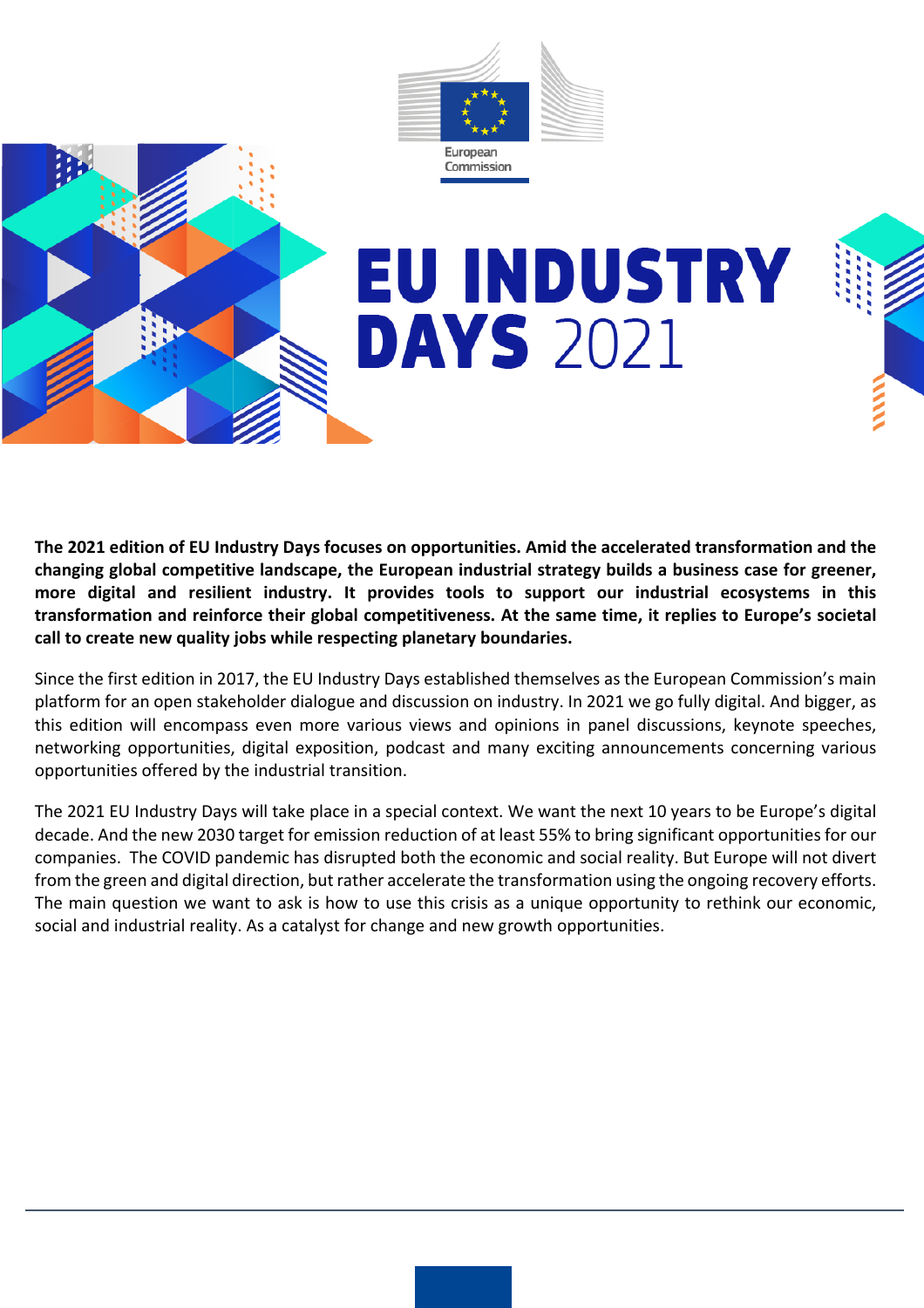# **DRAFT AGENDA**

# **23-26 February 2021, virtual event**

## *DAY 1, Tuesday 23 February*

| 10:00-10:10 | Welcome                                                                                     |
|-------------|---------------------------------------------------------------------------------------------|
|             | Thierry Breton, Commissioner for Internal Market                                            |
| 10:10-10:25 | Opening                                                                                     |
|             | Ursula von der Leyen, President of the European Commission                                  |
| 10:25-10:40 | Keynote speech                                                                              |
|             | David Sassoli, President of the European Parliament tbc                                     |
| 10:40-10:50 | <b>Introductory speech</b>                                                                  |
|             | Thierry Breton, Commissioner for Internal Market                                            |
| 10:50-12:00 | Plenary debate: Green = growth, or how European companies can champion green                |
|             | transition                                                                                  |
|             | Industry will give an essential contribution to reach our ambitious climate targets and     |
|             | stop climate change. By leading this transition, European companies can secure their        |
|             | competitiveness in traditional and emerging ecosystems, while delivering quality jobs for   |
|             | current and future generations of Europeans.                                                |
|             | Moderation: Thierry Breton, Commissioner for Internal Market                                |
| 12:00-12:15 | <b>Views from the Portuguese Presidency</b>                                                 |
|             | Pedro Siza Vieira, Minister of State for the Economy and the Digital Transition             |
| 12:15-13:00 | <b>BREAK</b>                                                                                |
| 13:00-14:30 | Plenary debate: Stronger together: the Single Market as a booster for industrial            |
|             | ecosystems                                                                                  |
|             | The Single Market is the EU's strongest asset in the transition to a greener, more digital, |
|             | resilient and strategically autonomous economy. The COVID crisis has further highlighted    |
|             | the importance of the Single Market for the smooth operation of EU industry, across         |
|             | ecosystems and across borders.                                                              |
| 14:35-15:05 | Will the post-COVID world really be different? interactive debate                           |
| 15:05-16:35 | We are the Next Generation EU                                                               |
|             | Session organised by young people, and bringing their views and aspiration into the main    |
|             | discussion                                                                                  |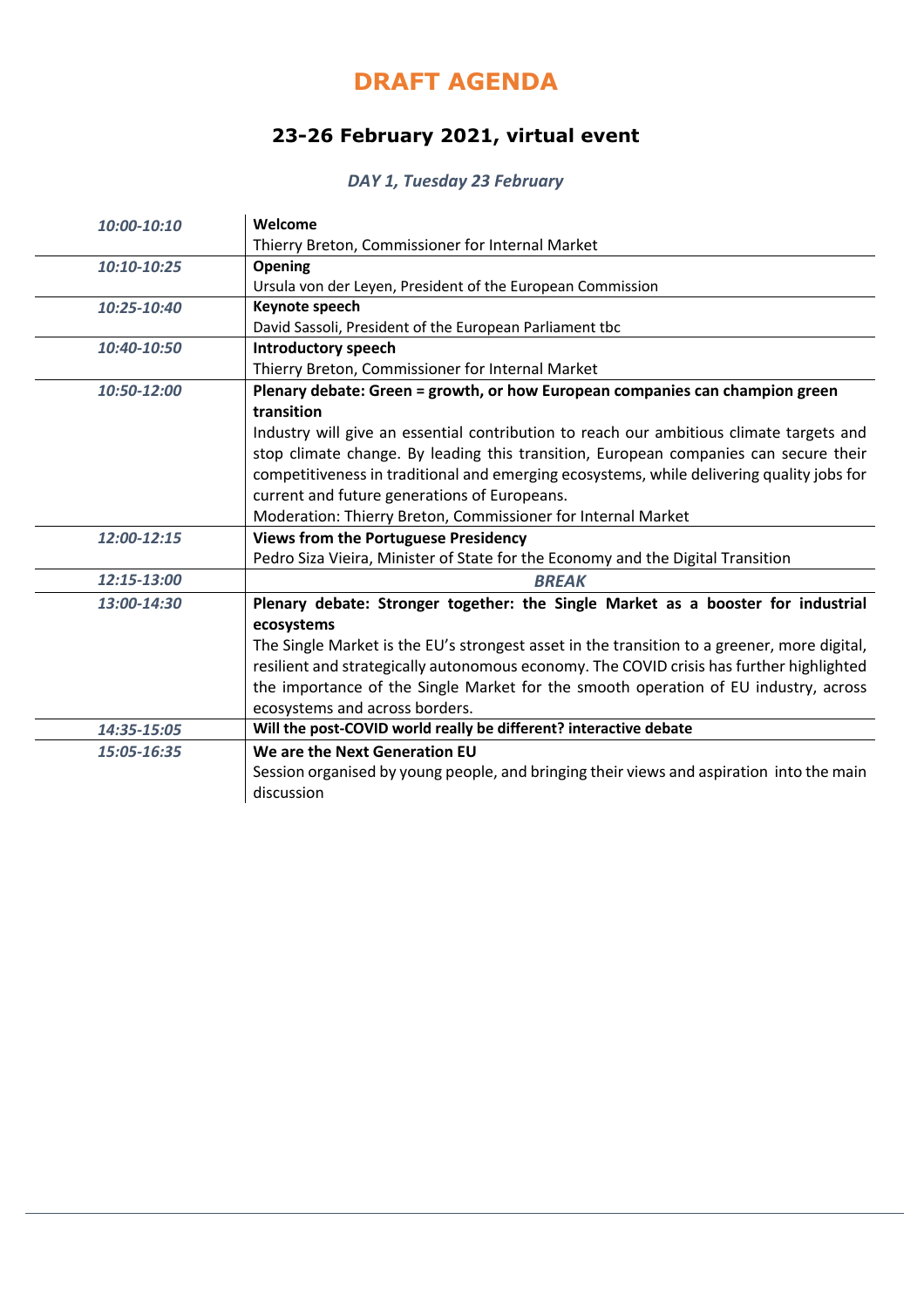#### *DAY 2, Wednesday 24 February*

| 10:00-10:05 | <b>Welcome to day 2</b><br>Kerstin Jorna, Director General, Internal Market, Industry, Entrepreneurship and SMEs                                                                    |                                          |                                   |                                                                |                                           |                                                                                             |  |
|-------------|-------------------------------------------------------------------------------------------------------------------------------------------------------------------------------------|------------------------------------------|-----------------------------------|----------------------------------------------------------------|-------------------------------------------|---------------------------------------------------------------------------------------------|--|
| 10:05-10:20 | European trailblazers - inspirational talk                                                                                                                                          |                                          |                                   |                                                                |                                           |                                                                                             |  |
|             | Keynote speech                                                                                                                                                                      |                                          |                                   |                                                                |                                           |                                                                                             |  |
| 10:20-10:35 | Frans Timmermans, European Commission's Executive Vice-President                                                                                                                    |                                          |                                   |                                                                |                                           |                                                                                             |  |
| 10:35-12:00 |                                                                                                                                                                                     |                                          |                                   |                                                                |                                           | Plenary session: Lesson learnt from COVID crisis? Resilience through increasing Europe's    |  |
|             | strategic capacity                                                                                                                                                                  |                                          |                                   |                                                                |                                           |                                                                                             |  |
|             |                                                                                                                                                                                     |                                          |                                   |                                                                |                                           | European industry benefits from the integration in global value chains. We need to ensure   |  |
|             |                                                                                                                                                                                     |                                          |                                   |                                                                |                                           | open and undistorted access to international markets and the free flow of exports and       |  |
|             |                                                                                                                                                                                     |                                          |                                   |                                                                |                                           | imports that our industry and citizens benefit from, but the COVID19 crisis has shown       |  |
|             |                                                                                                                                                                                     |                                          |                                   |                                                                |                                           | certain vulnerabilities of global value chains. Increasing resilience and ensuring the      |  |
|             |                                                                                                                                                                                     |                                          |                                   |                                                                |                                           | provision of goods and services can mean diversification of sourcing, stronger alliances    |  |
|             |                                                                                                                                                                                     |                                          |                                   |                                                                |                                           | with like-minded partners, and, in some cases, reinforcing production capacities in Europe. |  |
|             |                                                                                                                                                                                     |                                          |                                   |                                                                |                                           |                                                                                             |  |
|             | Investing in strategically important future technologies and infrastructures is essential to<br>improve the resilience of our industrial ecosystems. This panel will discuss how to |                                          |                                   |                                                                |                                           |                                                                                             |  |
|             | implement this approach in practice.                                                                                                                                                |                                          |                                   |                                                                |                                           |                                                                                             |  |
| 12:00-12:15 | Fly high, fly green - climate-neutral aviation by 2050 - inspirational talk                                                                                                         |                                          |                                   |                                                                |                                           |                                                                                             |  |
|             | Axel Krein, Executive Director of the Clean Sky 2 Joint Undertaking                                                                                                                 |                                          |                                   |                                                                |                                           |                                                                                             |  |
| 12:15-12:30 |                                                                                                                                                                                     |                                          | <b>BREAK</b>                      |                                                                |                                           |                                                                                             |  |
| 12:30-13:45 | <b>Meet-the-experts: Single</b>                                                                                                                                                     |                                          | <b>Meet-the-experts: Pact for</b> |                                                                |                                           | <b>Meet-the-experts: European</b>                                                           |  |
|             | <b>Digital Gateway</b><br><b>Skills</b>                                                                                                                                             |                                          |                                   |                                                                |                                           | <b>Innovation Council</b>                                                                   |  |
|             |                                                                                                                                                                                     |                                          |                                   |                                                                |                                           |                                                                                             |  |
| 14:00-15:30 | Low carbon,                                                                                                                                                                         |                                          | Joining forces - how              | <b>Circular public</b>                                         |                                           | <b>Fostering resilient</b>                                                                  |  |
|             | affordable energy                                                                                                                                                                   |                                          | industrial alliances              | procurement                                                    |                                           | regional ecosystems                                                                         |  |
|             | for industrial<br>transformation                                                                                                                                                    | help to achieve EU<br>policy objectives? |                                   | Organiser: European<br><b>Economic and Social</b><br>Committee |                                           | to decarbonise<br>industry                                                                  |  |
|             |                                                                                                                                                                                     |                                          |                                   |                                                                |                                           | Organiser: European                                                                         |  |
|             |                                                                                                                                                                                     |                                          |                                   |                                                                |                                           | Committee of the                                                                            |  |
|             |                                                                                                                                                                                     |                                          |                                   |                                                                |                                           | Regions,                                                                                    |  |
|             |                                                                                                                                                                                     |                                          |                                   |                                                                |                                           | <b>EUROCHAMBRES</b>                                                                         |  |
| 15:30-15:45 | <b>BREAK</b>                                                                                                                                                                        |                                          |                                   |                                                                |                                           |                                                                                             |  |
| 15:45-17:15 | Defining the                                                                                                                                                                        | <b>Decarbonising</b>                     |                                   |                                                                | Unlocking the full<br><b>Accelerating</b> |                                                                                             |  |
|             | potential of digital                                                                                                                                                                | industry value                           |                                   | industrial                                                     |                                           | potential of                                                                                |  |
|             | chains: shaping new<br>for sustainability,                                                                                                                                          |                                          |                                   | transformation and                                             |                                           | renewables through                                                                          |  |
|             | innovation and                                                                                                                                                                      | business models and                      |                                   | workers' skills                                                |                                           | <b>EU</b> industrial policy -                                                               |  |
|             | creating markets for<br>recovery                                                                                                                                                    |                                          |                                   | development                                                    |                                           | from emerging to                                                                            |  |
|             | Organiser:                                                                                                                                                                          | green products                           |                                   | through worker                                                 |                                           | commercial                                                                                  |  |
|             | Organiser: Fertilizers<br><b>DIGITALEUROPE</b>                                                                                                                                      |                                          |                                   | cooperatives                                                   |                                           | technologies                                                                                |  |
|             |                                                                                                                                                                                     | Europe                                   |                                   | Organiser:                                                     |                                           | Organiser: Ocean                                                                            |  |
|             |                                                                                                                                                                                     |                                          |                                   |                                                                |                                           |                                                                                             |  |
|             |                                                                                                                                                                                     |                                          |                                   | Mondragon<br>Corporation                                       |                                           | <b>Energy Europe</b>                                                                        |  |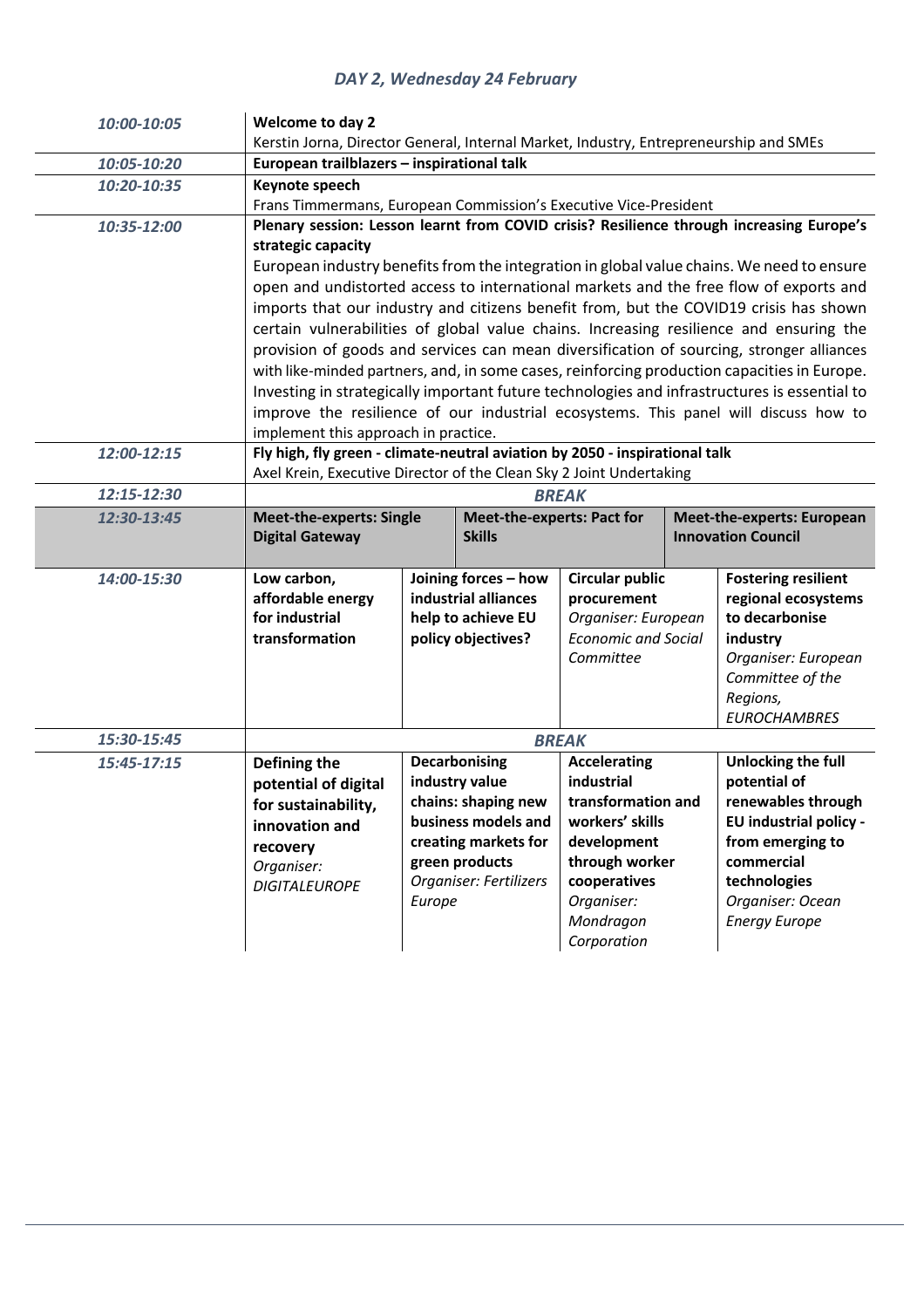## *DAY 3, Thursday 25 February*

| 10:00-10:05 | Welcome to day 3                                                                                                                                                                                                                                                                                                                                                                                                                                                                                                                                                                                                                                                                                                                                                          |                                                                                              |                         |                                                                                                                                                                            |                    |                                                                                                                                                                                    |  |
|-------------|---------------------------------------------------------------------------------------------------------------------------------------------------------------------------------------------------------------------------------------------------------------------------------------------------------------------------------------------------------------------------------------------------------------------------------------------------------------------------------------------------------------------------------------------------------------------------------------------------------------------------------------------------------------------------------------------------------------------------------------------------------------------------|----------------------------------------------------------------------------------------------|-------------------------|----------------------------------------------------------------------------------------------------------------------------------------------------------------------------|--------------------|------------------------------------------------------------------------------------------------------------------------------------------------------------------------------------|--|
|             | Roberto Viola, Director General, Communications Networks, Content & Technology                                                                                                                                                                                                                                                                                                                                                                                                                                                                                                                                                                                                                                                                                            |                                                                                              |                         |                                                                                                                                                                            |                    |                                                                                                                                                                                    |  |
| 10:05-10:20 | Keynote speech                                                                                                                                                                                                                                                                                                                                                                                                                                                                                                                                                                                                                                                                                                                                                            |                                                                                              |                         |                                                                                                                                                                            |                    |                                                                                                                                                                                    |  |
|             | Margrethe Vestager, European Commission's Executive Vice-President                                                                                                                                                                                                                                                                                                                                                                                                                                                                                                                                                                                                                                                                                                        |                                                                                              |                         |                                                                                                                                                                            |                    |                                                                                                                                                                                    |  |
| 10:20-10:40 | To tax or not to tax - how to ensure a fair distribution of digital profits? interactive debate                                                                                                                                                                                                                                                                                                                                                                                                                                                                                                                                                                                                                                                                           |                                                                                              |                         |                                                                                                                                                                            |                    |                                                                                                                                                                                    |  |
| 10:45-12:15 | From crisis to<br>opportunity: Digital<br>solutions for a<br>sustainable<br>economic recovery<br>Organiser: CECIMO                                                                                                                                                                                                                                                                                                                                                                                                                                                                                                                                                                                                                                                        | <b>European Business</b><br>& Sustainability in<br><b>Third Markets</b><br>Organiser: EBOWWN |                         | Ready for the 21st<br>century: Driving<br>industrial<br>innovation towards<br><b>European Green</b><br>Deal goals<br>Organiser: Climate<br><b>Action Network</b><br>Europe |                    | Leaving no-one or<br>behind:<br>region<br>addressing<br>the<br>challenges<br>of<br>industrial<br>decarbonisation and<br>Just Transition in<br>central and eastern<br><b>Europe</b> |  |
|             |                                                                                                                                                                                                                                                                                                                                                                                                                                                                                                                                                                                                                                                                                                                                                                           |                                                                                              |                         |                                                                                                                                                                            |                    | Organiser: industriAll                                                                                                                                                             |  |
| 12:15-12:30 | <b>BREAK</b>                                                                                                                                                                                                                                                                                                                                                                                                                                                                                                                                                                                                                                                                                                                                                              |                                                                                              |                         |                                                                                                                                                                            |                    |                                                                                                                                                                                    |  |
| 12:30-13:45 | <b>Meet-the-experts: IPCEIs</b><br>policy update<br><b>Intellectual Property SME</b>                                                                                                                                                                                                                                                                                                                                                                                                                                                                                                                                                                                                                                                                                      |                                                                                              | Meet-the-experts:       |                                                                                                                                                                            |                    | <b>Meet-the-experts: Digital</b>                                                                                                                                                   |  |
|             |                                                                                                                                                                                                                                                                                                                                                                                                                                                                                                                                                                                                                                                                                                                                                                           |                                                                                              |                         |                                                                                                                                                                            | Europe programme & |                                                                                                                                                                                    |  |
|             |                                                                                                                                                                                                                                                                                                                                                                                                                                                                                                                                                                                                                                                                                                                                                                           | <b>Helpdesks</b>                                                                             |                         |                                                                                                                                                                            |                    | <b>Digital Innovation Hubs</b>                                                                                                                                                     |  |
| 13:50-14:05 | Europe as investment destination - inspirational talk                                                                                                                                                                                                                                                                                                                                                                                                                                                                                                                                                                                                                                                                                                                     |                                                                                              |                         |                                                                                                                                                                            |                    |                                                                                                                                                                                    |  |
| 14:05-15:35 | Plenary session: What kind of a digital future we want<br>As we stand at the start of a new decade, and look ahead to that digital future, the one thing<br>we can say for sure is that none of us knows exactly how technology is about to change our<br>lives. That's partly because the digital world is so innovative - and innovation is uncertain by<br>its very nature. However, as shown by recent Digital Services Act and the Digital Markets Acts,<br>the digital future will be powerfully shaped by our own choices and actions. That includes<br>issues such as use of data while respecting democratic access to business opportunities,<br>research and development for digital technologies driven by a human-centric approach<br>and social innovation. |                                                                                              |                         |                                                                                                                                                                            |                    |                                                                                                                                                                                    |  |
| 15:35-15:45 |                                                                                                                                                                                                                                                                                                                                                                                                                                                                                                                                                                                                                                                                                                                                                                           |                                                                                              |                         | <b>BREAK</b>                                                                                                                                                               |                    |                                                                                                                                                                                    |  |
| 15:45-17:15 | <b>Session</b>                                                                                                                                                                                                                                                                                                                                                                                                                                                                                                                                                                                                                                                                                                                                                            |                                                                                              | <b>Session</b>          | <b>Session</b>                                                                                                                                                             |                    |                                                                                                                                                                                    |  |
|             | How to strengthen EU<br>leadership on industrial data                                                                                                                                                                                                                                                                                                                                                                                                                                                                                                                                                                                                                                                                                                                     |                                                                                              | Data 4 Healthy Recovery |                                                                                                                                                                            |                    | Upskilling Europe - new<br>solutions and partnerships                                                                                                                              |  |